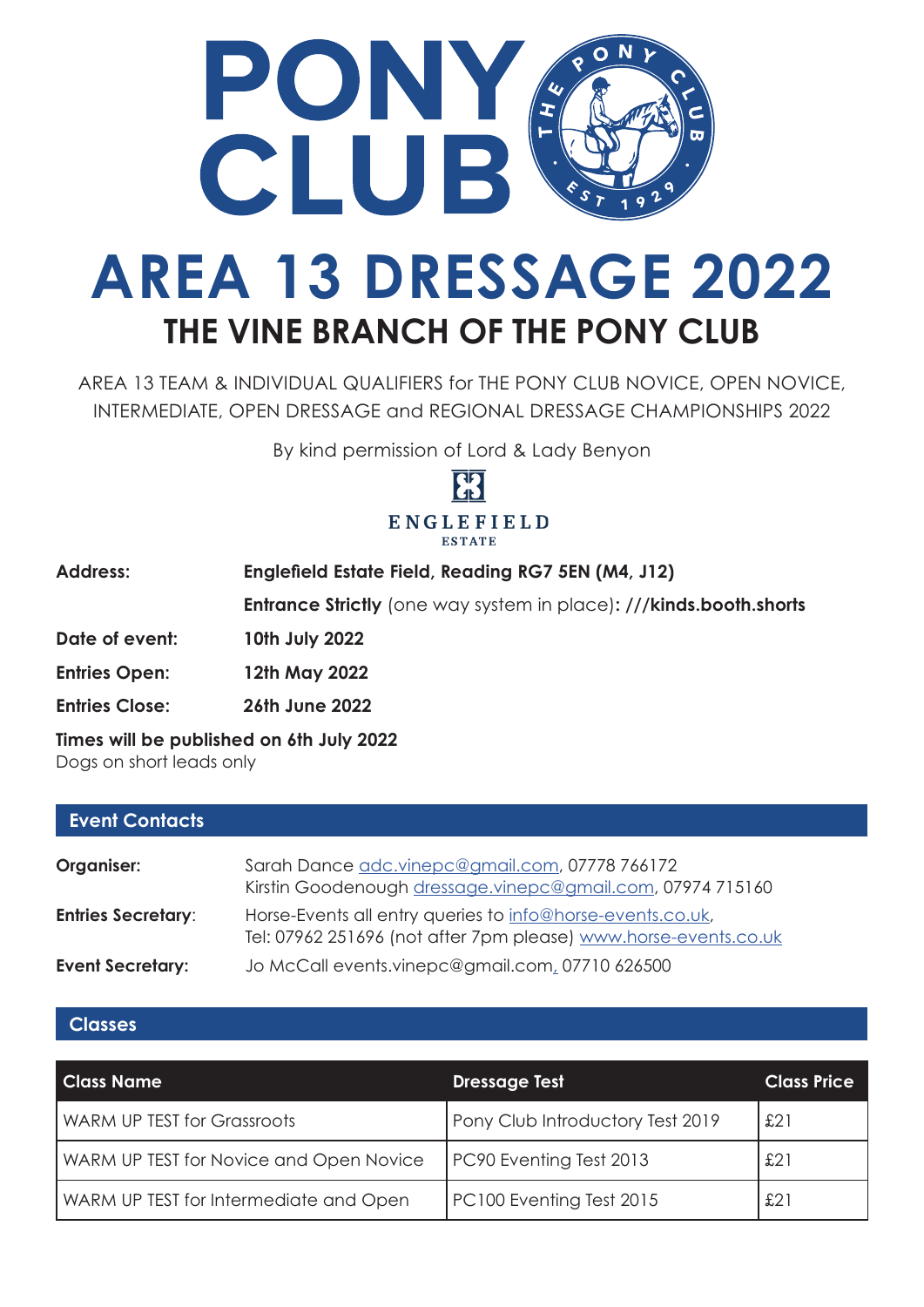| <b>Class Name</b>              | <b>Dressage Test</b>                          | <b>Class Price</b> |
|--------------------------------|-----------------------------------------------|--------------------|
| AREA 13 Regional Qualifier     | The Pony Club Grassroots Test 2018            | £23                |
| AREA 13 Novice Qualifier       | The Pony Club Novice Dressage Test 2020       | £23                |
| AREA 13 Open Novice Qualifier  | The Pony Club Novice Dressage Test 2020       | £23                |
| AREA 13 Intermediate Qualifier | The Pony Club Intermediate Dressage Test 2022 | £23                |
| AREA 13 Open Qualifier         | The Pony Club Open Dressage Test 2020         | £23                |

#### **Entries**

All entries should be made online using www.horse-events.co.uk.

Individuals will be put in Mixed Teams approved by the Area Representative and will be eligible to qualify for the Championships. If a mixed team does qualify then the next placed "full branch/ centre" team will also qualify.

For Pony Club entries you will need your membership number & Branch/Centre to enter a qualifying class.

If you would like to edit horse or rider details before the closing date of the event please login to your Horse Events account and edit your booking under the 'MY BOOKING' Tab.

If you would like to change the class please email Info@horse-events.co.uk and if there is space available we will do this for you.

IF YOU HAVE ANY DIFFICULTIES ENTERING ONLINE PLEASE DO NOT HESTITATE TO CONTACT HORSE-EVENTS. Email: Info@horse-events.co.uk or Tel: 07962251696 **not after 7pm.**

All entries are subject to a non-refundable booking fee as stated online.

#### **Substitutions**

After the closing date for substitutions may only be made as per P.C. Dressage Rules 2022. For ALL changes of horse and rider substitutions after the closing date there is a £5 charge. Please fill out the following form online at: https://www.horse-events.co.uk/rider-horse-substitutions-form/

#### **Withdrawals & Refunds**

Full refunds will be given up until the closing date of the competition.

After the closing date no refunds will be made without a Doctors or Vets certificate produced no later than 24 hours after the event. If produced after this no refunds will be given.

Refunds where due after the closing date are subject to an admin fee of £5

In the event of abandonment 50% of the entry fee will be refunded.

#### **Results & Prize Giving:**

There will be no scoreboards at the event. All results will be live online and can be seen on www.ponyclubresults.co.uk. Times of prize giving ceremonies will be announced via the tanoy system at the event. Attendance at prize giving is compulsory for all those competitors who have been placed.

Queries may only be raised via the Event Secretary by the DC or their appointee. Protests and objections will be managed as per the 2022 Dressage Rules Book.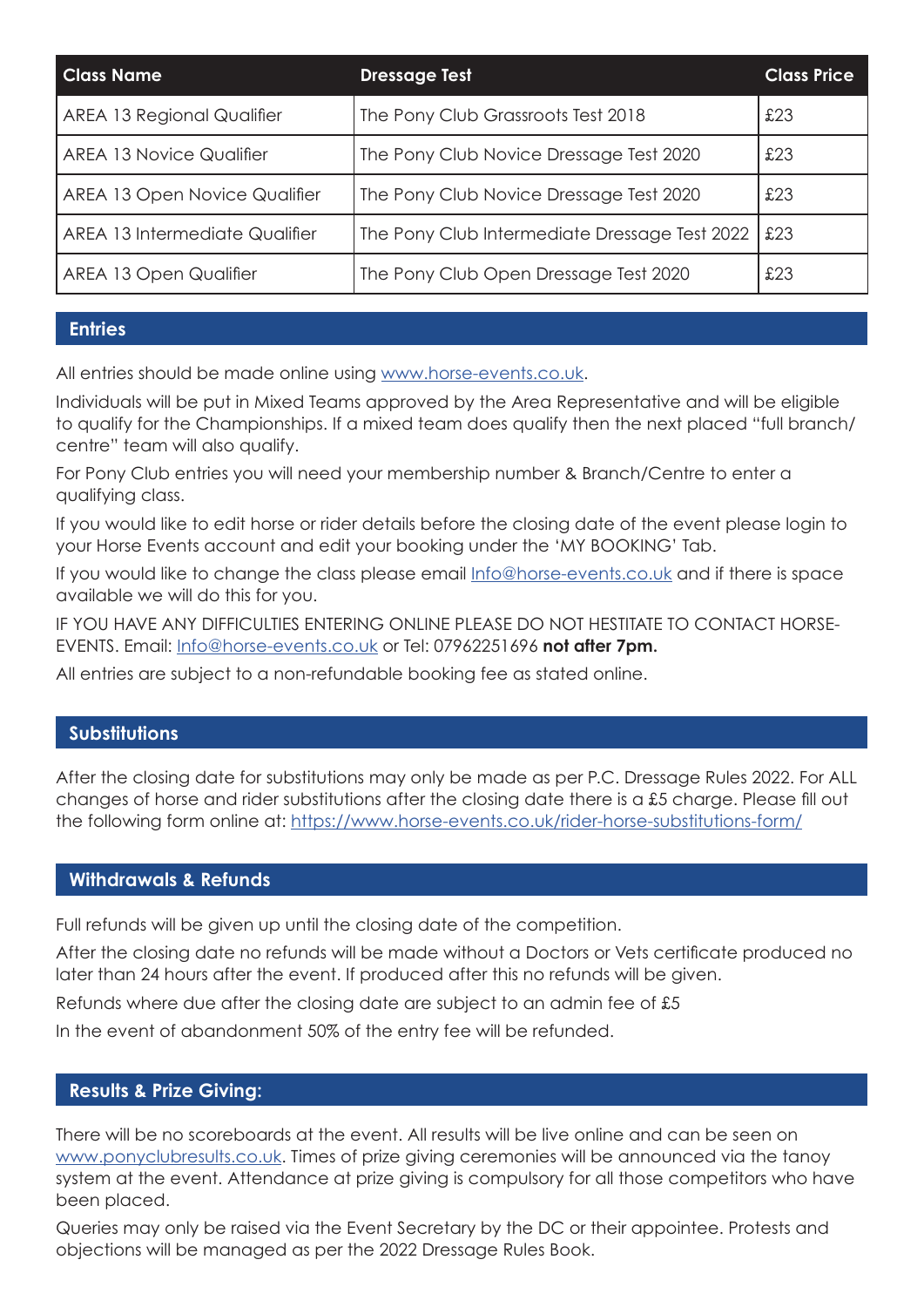Please refer to 2022 Dressage Rule Book. https://pcuk.org/officials/rulebooks/

#### **ENTRY CONDITIONS:**

- To be run in accordance with Pony Club Dressage Rules 2022.
- Please ensure your members comply with 2022 eligibility, hat tagging and tack and have a responsible adult present.
- Please please print 3 copies of your paper number, 2 for rider bib, and one for display in lorry/car.
- Late entries may be accepted at the organiser's discretion. Late Entry Surcharge £5.00
- Queries may only be raised via the Secretary by the DC or their appointee. Protests / objections will be managed as per Rule 50.
- No horse will be allowed to compete in 2 QUALIFYING classes over the weekend, but riders are welcome to enter Non Area Classes on different horses / ponies, subject to eligibility.
- Photographic Rights competitors and their parents/guardians have given permission for any photographic and/or film or TV footage taken of persons or horses/ponies taking part in Pony Club events to be used and published in any media whatsoever for editorial purposes, press information or advertising by or on behalf of the Pony Club and/or Official Sponsors of the Pony Club.
- A valid passport and vaccination record must accompany the horse/pony to this event and must be available for inspection if required by event officials. Vaccinations must be in accordance with the Pony Club Dressage Rule Book 2022 and your horse/pony must have been **vaccinated within the last 6 months, and not within 7 days of the competition date.**

#### **LEGAL LIABILITY:**

LEGAL LIABILITY Save for death or personal injury caused by the negligence of the Organisers, or anyone for whom they are in law responsible, neither the Organisers of any event to which these rules apply, nor the Pony Club, nor any agent, employee or representative of these bodies, accepts any liability for any accident, loss, damage, injury or illness to horses, owners, riders, spectators, land, cars, their contents and accessories, or any other person or property whatsoever, whether caused by their negligence, breach of contract or in any other way whatsoever.

#### **HEALTH, SAFETY & WELFARE:**

The Organisers of this Event have taken reasonable precautions to ensure the health and safety of everyone present. For these measures to be effective, everyone must take all reasonable precautions to avoid and prevent accidents occurring and must obey the instructions of the Organisers and all the Officials and Stewards.

**Please DO NOT drive or park on verges, respect the landowners and residents of The Estate at all times, and pick up all muck and take home with you.**